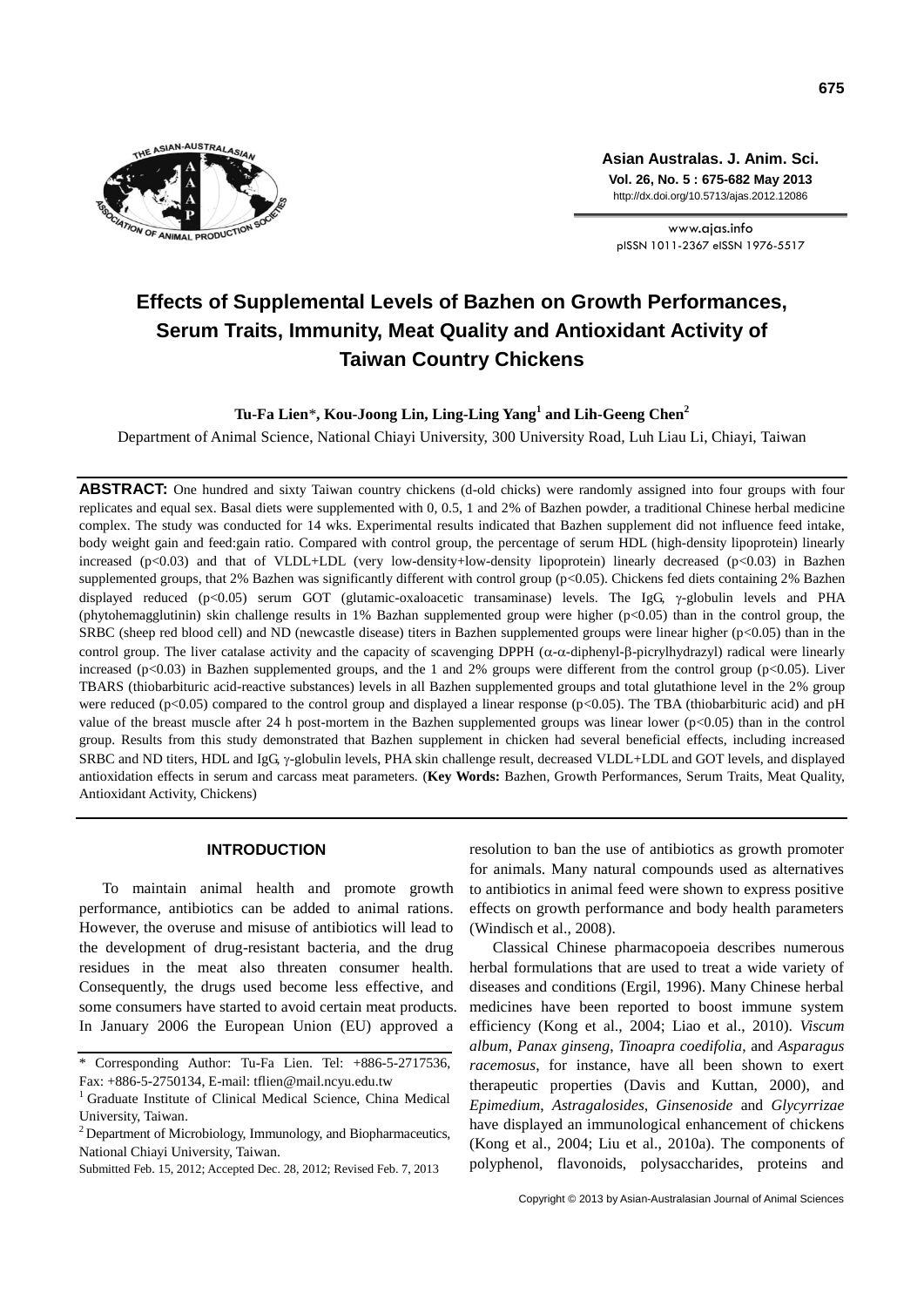peptides (Kuttan and Kuttan, 1992) in herbal medicine reportedly stimulate the immune system and have antioxidant abilities. Thus, Chinese herbal medicine may be a potentially useful approach in the quest for a chemicalfree growth promoter.

The traditional Chinese prescription of Bazhen is composed of eight natural herbal medicines (Atractylodis Rhizoma, Codonopsitis Radix, Hoelen, Glycyrrhizae Radix, Angelicae Sinensis Radix, Ligustici Chuanxiong Rhizoma, Paeoniae Raix Rubra, and Rehmanniae Radix Rhizoma). Bazhen means eight kinds of precious herbal medicines and traditionally was used to remedy poor appetite, extreme tiredness, and dizziness. It is commonly used in China and Taiwan as a prescription for treating the diseases with deficiency of strength and blood, and is recognized as a safe natural herbal medicine. The phytochemical constituents of Bazhen include ferulic acid (a kind of polypenoid), atractylenolide, and flavonoids (include liquiritin, ginsenoside, and glycyrrhizic) (Chen et al., 2009; Li et al., 2012).

Generally, leftover chicken tastes inferior to freshly cooked chicken, which is a phenomenon caused by lipid peroxidation (Lin et al., 2003). They indicated that meat supplemented with antioxidant could maintain a fresh flavor for over a week.

We hypothesize that supplementing animal diets with phytochemicals exhibiting antioxidant property, may produce meat products that contain antioxidant substances and thus enhance meat quality.

Bazhen is rich of polyphenols and flavonoids. These characteristics encouraged us to test the hypothesis that Bazhen may benefit chicken health and production. This study, therefore, used Bazhen as an additive in chicken feed to investigate its influence on growth performances, serum traits, immunity, meat quality and antioxidant activity.

## **MATERIAL AND METHODS**

#### **Animals and treatments**

One hundred and sixty d-old Taiwan country chicks (Taiwan native meat chickens) were used in this study. The chicks were assigned to four groups with four replicates and equal sex. The four groups of chicks were fed basal diets (Table 1) supplemented with 0, 0.5, 1 and 2% of Bazhen. The chicks were allowed free access to feed and water. The study was conducted for a 14 wk period. Blood samples were taken (chickens were fasted overnight) from the wing vein at the end of the experiment, and centrifuged by  $1,500 \times g$  for 10 min to obtain serum. Also, at the end of the experiment, 16 chickens (eight males and eight females) of each group were sacrificed and liver and breast muscle were taken for analysis. Growth performances including feed intake, body weight gain and feed/gain ratio were

| <b>Table 1.</b> Composition of the basal diets $(g/kg)$ |  |
|---------------------------------------------------------|--|
|---------------------------------------------------------|--|

|                             | $0-4$ wks | $5-8$ wks | $9-14$ wks     |
|-----------------------------|-----------|-----------|----------------|
| Ingredients                 |           |           |                |
| Yellow corn meal            | 639       | 584       | 653            |
| Corn gluten meal            | 85        | 50        | 47             |
| Soybean meal, 44%           | 77        | 153       | 98             |
| Whole roasted soybean meal  | 135       | 157       | 135            |
| Fish meal, 60%              | 30        | 30        | 3              |
| Lard                        | 13        | $\theta$  | 20             |
| Dicalcium phosphate         | 8         | 12        | 6              |
| Limestone, pulverized       | 5         | 6         | $\overline{4}$ |
| Salt                        | 1         | 1         | 1              |
| Vitamin premix <sup>a</sup> | 1         | 1         | 1              |
| Mineral premix <sup>b</sup> | 2         | 2         | 2              |
| DL-methionine               | 2         | 2         | 2              |
| L-lysine                    | 2         | 2         | 1              |
| Total                       | 1,000     | 1,000     | 1,000          |
| Calculated value            |           |           |                |
| Crude protein $(g/kg)$      | 210.0     | 200.0     | 180.0          |
| $ME$ (kcal/kg)              | 3,219     | 3,131     | 3,141          |
| Calcium $(g/kg)$            | 9.0       | 9.0       | 9.0            |
| Total phosphorus (g/kg)     | 7.0       | 7.0       | 7.0            |
| Lysine $(g/kg)$             | 12.6      | 11.0      | 10.4           |
| Methionine+cystein $(g/kg)$ | 9.2       | 8.2       | 7.8            |
| Analyzed value              |           |           |                |
| Crude protein (g/kg)        | 212.0     | 205.0     | 178.0          |

<sup>a</sup> Vitamin premix supplied the following per kilogram of diet: Vitamin A, 25,000 IU; Vitamin D<sub>3</sub>, 3,125 IU; Vitamin E, 37.5 IU; Vitamin K<sub>3</sub>, 6.25 mg; Vitamin  $B_1$ , 3.75 mg; Vitamin  $B_2$ , 12.5 mg; Vitamin  $B_6$ , 10.0 mg; pantothenate, 18.8 mg; niacin, 50 mg; biotin, 0.06 mg; folic acid, 1.25mg; Vitamin B<sub>12</sub>, 0.05 mg.

<sup>b</sup> Mineral premix supplied the following per kilogram of diet: Cu (CuSO<sub>4</sub>. 5H<sub>2</sub>O, 25.45% Cu) 6 mg; Fe (FeSO<sub>4.</sub> 7H<sub>2</sub>O, 20.29% Fe) 50 mg; Mn (MnSO4. H2O, 32.49% Mn) 40 mg; Zn (ZnO, 80.35% Zn) 60 mg; Se (NaSeO3, 45.56% Se) 0.075 mg.

determined. Chickens used in this experiment were cared for under the guidelines stated in the Guide for the Care and Use of Agricultural Animals in Agricultural Research and Teaching, and this study was approved by the University's Animal Care and Use Committee.

Bazhen powder was purchased from a Chinese market, which contains eight kinds of commercial Chinese herbal medicines including Atractylodis Rhizoma (*Atractylodes ovata* A.P. De Candolle), Codonopsitis Radix (*Codonopsis pilosula* Nannfeldt), Hoelen (*Poria cocos* Wolf), Glycyrrhizae Radix (*Glycyrrihiza uralensis* Fischer et DC.), Angelicae Sinensis Radix (*Angelica sinensis* Diels), Ligustici Chuanxiong Rhizoma (*Ligusticum chuanxiong* Hortorum), Paeoniae Raix Rubra (*Paeonia albiflora* Pallas var. *trichocarpa* Bunge), and Rehmanniae Radix et Rhizoma (*Rehmannia glutinosa* Liboschitz).

#### **Liver sample preparation**

Approximately 5 g of fresh liver sample was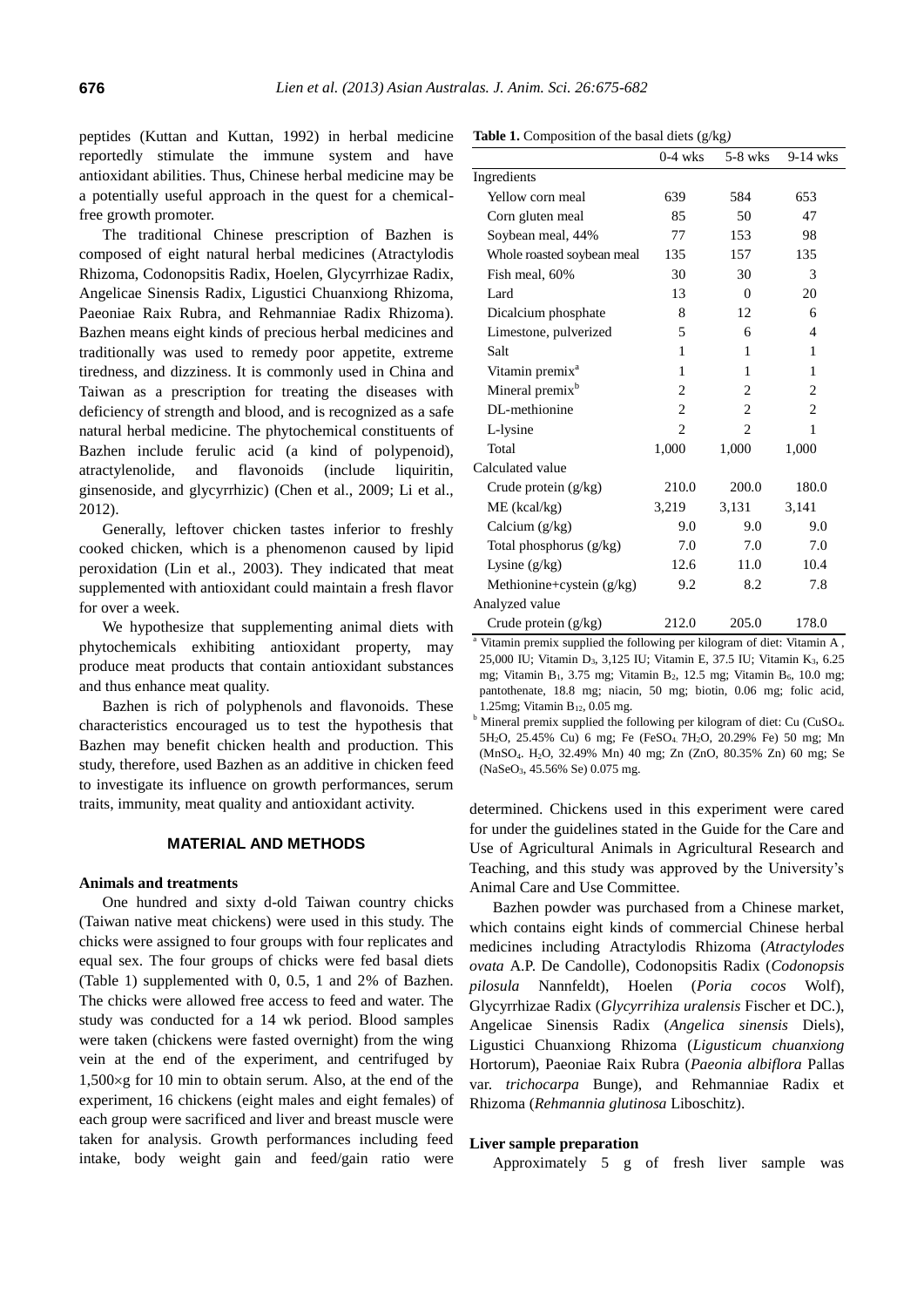homogenized under cold conditions (4°C) with 10 ml of 0.25 M sucrose in 1mM EDTA-2Na buffer (pH 7.4). Next, the sample was centrifuged at  $800 \times g$  (4°C) for 10 min to remove debris and fat. The supernatant was further centrifuged at  $10,300 \times g$  (4°C) for 10 min. Then, the supernatant was centrifuged by  $105,000 \times g$  (4 °C) for 60 min (SW 41 rotor) with an ultracentrifuge (Beckman, model L-8, USA). Finally, the supernatant was stored at -80°C for analysis of antioxidant activity.

#### **Serum traits measurement**

Total polyphenolics compounds in Bazhen were determined following the procedure described by Roura et al. (2006). Flavonoids content in Bazhen was measured based on the method reported by Zhishen et al. (1999). Serum lipoprotein profile was examined using electrophoresis, and the percentage of each band was determined by a densitometer (Helenna, Co., 8jf00105, USA), the value was express as percentage of total lipoprotein. Serum cholesterol, glutamic-oxaloacetic transaminase (GOT), and alanin-lactate transaminase (ALT) were measured using a serum autoanalyzer (Roche Co., Switzerland) with a commercial kit.

#### **Immunity traits measurement**

Immunoglobulin G (IgG) measurement was carried out using the methods of Leslie and Frank (1989) with an ELISA procedure. Each sample was tested in triplicate. First, the  $50$   $\mu$ l coating buffer (containing sodium carbonate  $(Na_2CO_3)$  and sodium bicarbonate  $(NaHCO_3)$  0.06 M and capture antibody solution (rabbit anti-chicken IgG, with a ratio of 1:1,000) were put into a 96-well flat-bottom plate, cultured in an incubator at  $37^{\circ}$ C for 1 h. and then washed 3 times with washing buffer (phosphate buffer solution and  $0.05\%$  Tween-20). Next, 50  $\mu$ l 1% BSA (bovine serum albumin) was added to each well, cultured for 1 h, then washed 3 times and cultured again for 1 h. After that,  $100 \mu$ of sample was added with the detection of antibody solution (rabbit anti-chicken IgG conjugated with horseradish peroxidase, diluted 1:1,000 with PBS buffer) and incubated for 1 h. After washing,  $100 \text{ µl}$  2,2'-azino-bis(3ethylbenzthiazoline-6-sulfonic acid (ABTS, as substrate, avoiding light) and 40  $\mu$ l H<sub>2</sub>O<sub>2</sub> were added to each well and allowed to stand for 15 min. at room temperature. Finally, the values were measured by an ELASA reader (Multiskan Ascent, Finland) at 405 nm with Ascent software.

Sheep red blood cell (SRBC) antibody titer was examined in duplicate following the procedure described by Van Heugten et al. (1996). Black belly sheep blood was collected via the jugular vein into vials which contained 10% EDTA-2Na (disodium dihydrogen ethylenediamine tetraacetate dehydrate) (blood:EDTA, 10:1). An equal volume of sodium chloride solution was added and then mixed gently. This was followed by centrifugation at  $670 \times g$ for 10 min, and then removed from the suspension. This process was repeated three times. Red blood cells were collected and diluted with isotonic sodium chloride solution to 0.25% SRBC. Each chicken was injected with 2 ml SRBC intramuscularly in the 5th and 6th weeks of the experiment period. Blood samples were collected in the 7th week of the experiment, and then the SRBC antibody titer was measured by hemagglutination test. Fifty ul of serum sample was put into a U-type 96-well plate followed by dilution 2-fold afterwards with isotonic sodium chloride, then 50 µl of 0.9% SRBC was added to each well. Hemagglutination was read after 1 h.

Newcastle disease antibody titer was measured in duplicate by the hemagglutination inhibition test. Newcastle disease antigen was administered when the animals were 1 and 3 wks-old using active vaccine, and at 6 wks-old with inactive vaccine.

The phytohemagglutinin (PHA) (Sigma Chemicals Co.) challenged delayed type hypersensitivity (DTH) test was measured following the Kegley and Spear (1995) procedure. 150 ug/ml (in PBS) of PHA was injected intra-dermal into the wattles skin on the 14th week of experiment, then a micrometer was used to measure the degree of swelling from the injection area 24 h after the PHA injection.

To obtain the  $\gamma$ -globulin, the electrophoresis method was employed using a commercial kit (Helena Co. USA). The gel bands were scanned by a densitometer at 595 nm (Helena Co. 8JF00105, USA).

#### **Antioxidant traits measurement**

Glutathione peroxidase, superoxide dismutase (SOD) and catalase activities were assayed following the Ellerby and Bredesen (2000) procedure. Protein concentration was measured by the Lowry method (Lowry et al., 1951).

Thiobarbituric acid-reactive substances (TBARS) were examined following the procedure designed by Fraga et al. (1988). The ability of scavenging  $\alpha$ - $\alpha$ -diphenyl- $\beta$ picrylhydrazyl (DPPH) radical was examined according to the method of Hatano et al. (1989). Total glutathione (GSH) was assayed using the method of Bhat et al. (1992).

#### **Meat quality traits measurement**

The muscle pH was measured 24 h after post-mortem as described by Ockerman (1974). Muscle thiobarbituric acid (TBA) assay was modified from the methods of Tarlagis et al. (1960), Zipser and Watts (1962) and Ockerman (1974). Muscle metmyoglobin (met mb) was measured on postmortem as described by Kannan et al. (2001). Hunter "L", "a" and "b" values of muscles were recorded using a color and color difference meter (Model TC-1, Tokyo Denshoku Co., LTD, Japan), L, a and b mean light (brightness),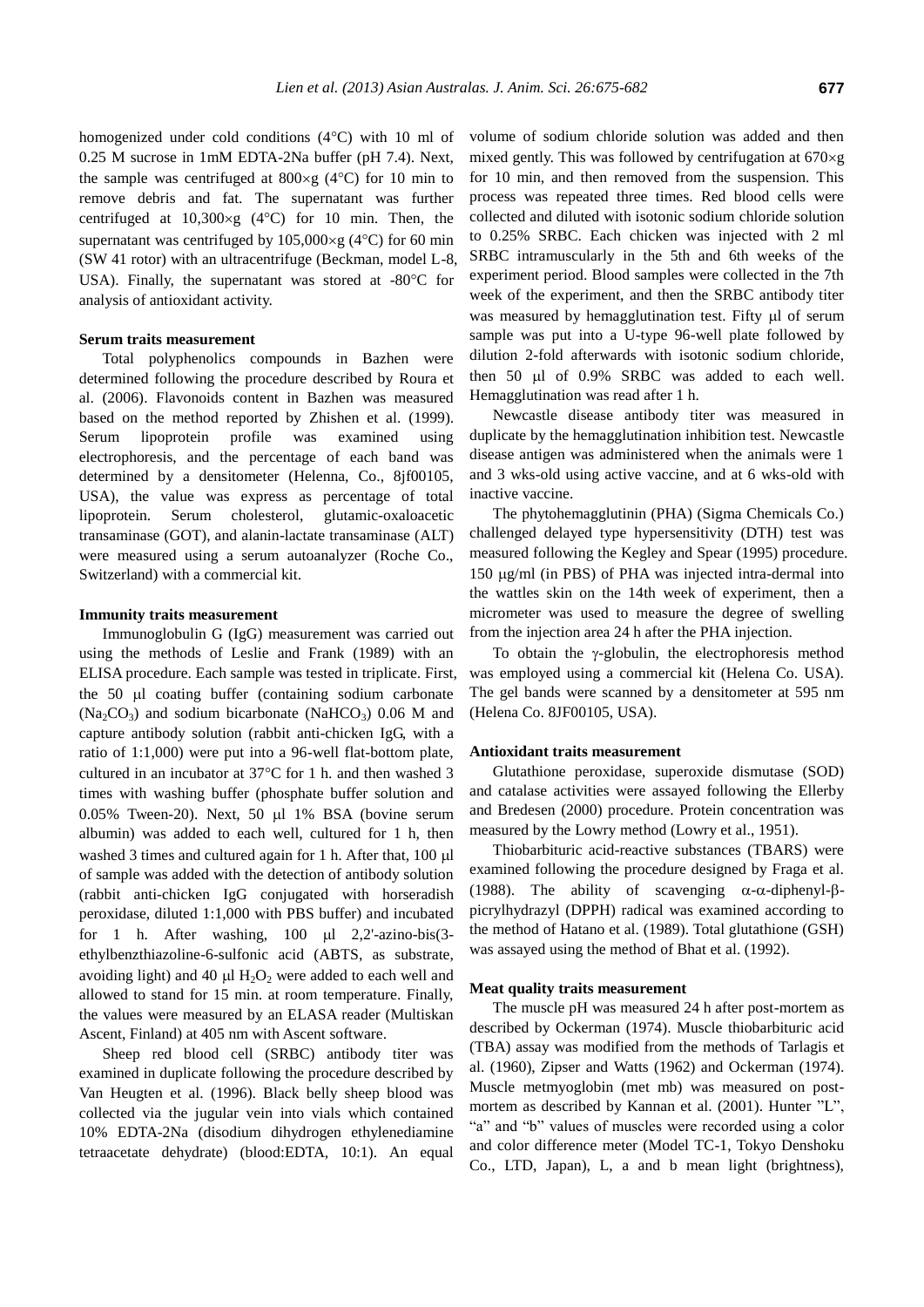| Variables             |       |       | Level of Bazhen $(\%)$ | <b>SEM</b> | p value |      |      |
|-----------------------|-------|-------|------------------------|------------|---------|------|------|
|                       |       |       |                        |            |         |      |      |
| Feed intake (kg)      | 10.81 | 10.33 | 10.43                  | 10.23      | 0.28    | 0.25 | 0.36 |
| Body weight gain (kg) | 2.95  | 2.94  | 2.87                   | 2.84       | 0.18    | 0.13 | 0.64 |
| Feed/gain ratio       | 3.66  | 3.54  | 3.21                   | 3.60       | 0.25    | 0.31 | 0.38 |

**Table 2.** Effects of supplemented levels of Bazhen on the growth performance of Taiwan country chickens

 $n = 4$ . L = Linear response. Q = Quadratic response.

**Table 3.** Effects of supplemented levels of Bazhen on serum traits of Taiwan country chickens

| Variables              |                 |                    | Level of Bazhen (%) | <b>SEM</b>      | p value |      |      |
|------------------------|-----------------|--------------------|---------------------|-----------------|---------|------|------|
|                        |                 | 0.5                |                     |                 |         |      |      |
| HDL <sup>1</sup> (%)   | $36.73^{b}$     | $37.03^{b}$        | $38.32^{b}$         | $48.26^{\circ}$ | 2.21    | 0.03 | 0.26 |
| $VLDL+LDL1(%)$         | $63.27^{\rm a}$ | 62.97 <sup>a</sup> | $61.68^{\rm a}$     | $51.94^{b}$     | 2.21    | 0.03 | 0.26 |
| GOT <sup>2</sup> (U/L) | $291.05^a$      | $259.20^{ab}$      | 303.20 <sup>a</sup> | $224.10^{b}$    | 14.31   | 0.35 | 0.04 |
| $ALT^3(U/L)$           | 5.55            | 5.70               | 5.85                | 6.50            | 0.82    | 0.11 | 0.63 |
| Cholesterol $(mg/dl)$  | 145.20          | 154.20             | 153.40              | 161.20          | 6.73    | 0.32 | 0.58 |

 $n = 4$ . a, b Means in the same row with different superscripts differ significantly (p<0.05).

 $1<sup>1</sup> HDL$  and VLDL+LDL values were express as % of total lipoprotein.  $2$  GOT = Glutamic-oxaloacetic transaminase.  $3$  ALT = Alanine aminotransferase.  $L =$  Linear response;  $Q =$ Quadratic response.

amaranth (red indice), beige (yellow indice), respectively. Measurements were conducted in triplicate for each sample.

#### **Statistical analysis**

The proc mixed of SAS was used to analyze the multilevel model variance between groups, the significance difference between means was determined with the Tukey's test (SAS, 1998). According to the model,

 $Y = \mu + T_i + P_i + e_{iik}$ 

 $Y$  is the dependent variable,  $\mu$  represents the mean,  $T$  is the treatment effect  $(I = 4)$ , P is the pen effect  $(j = 4)$  and e is the random residual error term.

#### **RESULTS**

Bazhen contains flavonoids  $183 \mu g/kg$  and polyphenols 850 g/kg. Thus, the diet contains 0, 0.92, 1.83 and 3.66  $\mu$ g/kg of flavonoids, and 0, 4.25, 8.5 and 17.0  $\mu$ g/kg of polyphenols in 0, 0.05, 1 and 2% Bazhen groups,

respectively.

Table 2 lists the effects of supplemental levels of Bazhen on the growth performance of Taiwan country chickens. The feed intake, total body weight gain and feed/gain ratio did not differ significantly (p>0.05) among groups.

Table 3 lists the effects of Bazhen supplementation on serum traits of Taiwan country chickens at the end of the experiment. HDL level linearly increased  $(p<0.03)$  and VLDL+LDL level linearly decreased  $(p<0.03)$  in Bazhen supplemented groups, consequently the 2% group was different from the control group  $(p<0.05)$ . The chickens fed with 2% Bazhen displayed reduced  $(p<0.05)$  GOT level. Bazhen supplementation had no effect (p>0.05) on cholesterol concentration.

Table 4 represents the effects of Bazhen supplementation on the immune response of Taiwan country chickens. The IgG,  $\gamma$ -globulin levels and PHA skin challenge results displayed a quadratic response  $(p<0.05)$ and in 1% Bazhan supplementation group was higher than in the control group  $(p<0.05)$ . In addition, the SRBC and

**Table 4.** Effects of supplemented levels of Bazhen on immune response of Taiwan country chickens

| Variables                                 |                | Level of Bazhen (%) |                   | <b>SEM</b>      | p value |        |        |
|-------------------------------------------|----------------|---------------------|-------------------|-----------------|---------|--------|--------|
|                                           |                | 0.5                 |                   |                 |         |        |        |
| Immunoglobulin $G$ (mg/dl)                | $22.4^{\circ}$ | $25.2^{ab}$         | $28.6^a$          | $24.6^{ab}$     | 1.6     | 0.15   | < 0.05 |
| SRBC titer <sup>1</sup> ( $log_2$ )       | $3.73^{b}$     | 4.77 <sup>a</sup>   | 4.81 <sup>a</sup> | $4.94^{\rm a}$  | 0.12    | < 0.05 | 0.17   |
| ND titer <sup>2</sup> (log <sub>2</sub> ) | $10.42^{b}$    | $12.42^{\rm a}$     | $13.58^{\rm a}$   | $13.32^{\rm a}$ | 0.16    | 0.04   | 0.11   |
| PHA skin challenge <sup>3</sup> (mm)      | $0.36^{b}$     | $0.46^{ab}$         | $0.55^{\rm a}$    | $0.48^{ab}$     | 0.04    | 0.18   | < 0.05 |
| $\gamma$ -globulin (g/dl)                 | $1.54^{\rm b}$ | $1.83^{ab}$         | $1.94^{\rm a}$    | $1.71^{ab}$     | 0.09    | 0.11   | 0.04   |

 $n = 4$ . <sup>a,b</sup> Means in the same row with different superscript differ significantly (p<0.05).

<sup>1</sup> SRBC = Sheep red blood cells. <sup>2</sup> ND = Newcastle disease. <sup>3</sup> PHA = Phytohemagglutinin.

 $L =$  linear response;  $Q =$  quadratic response.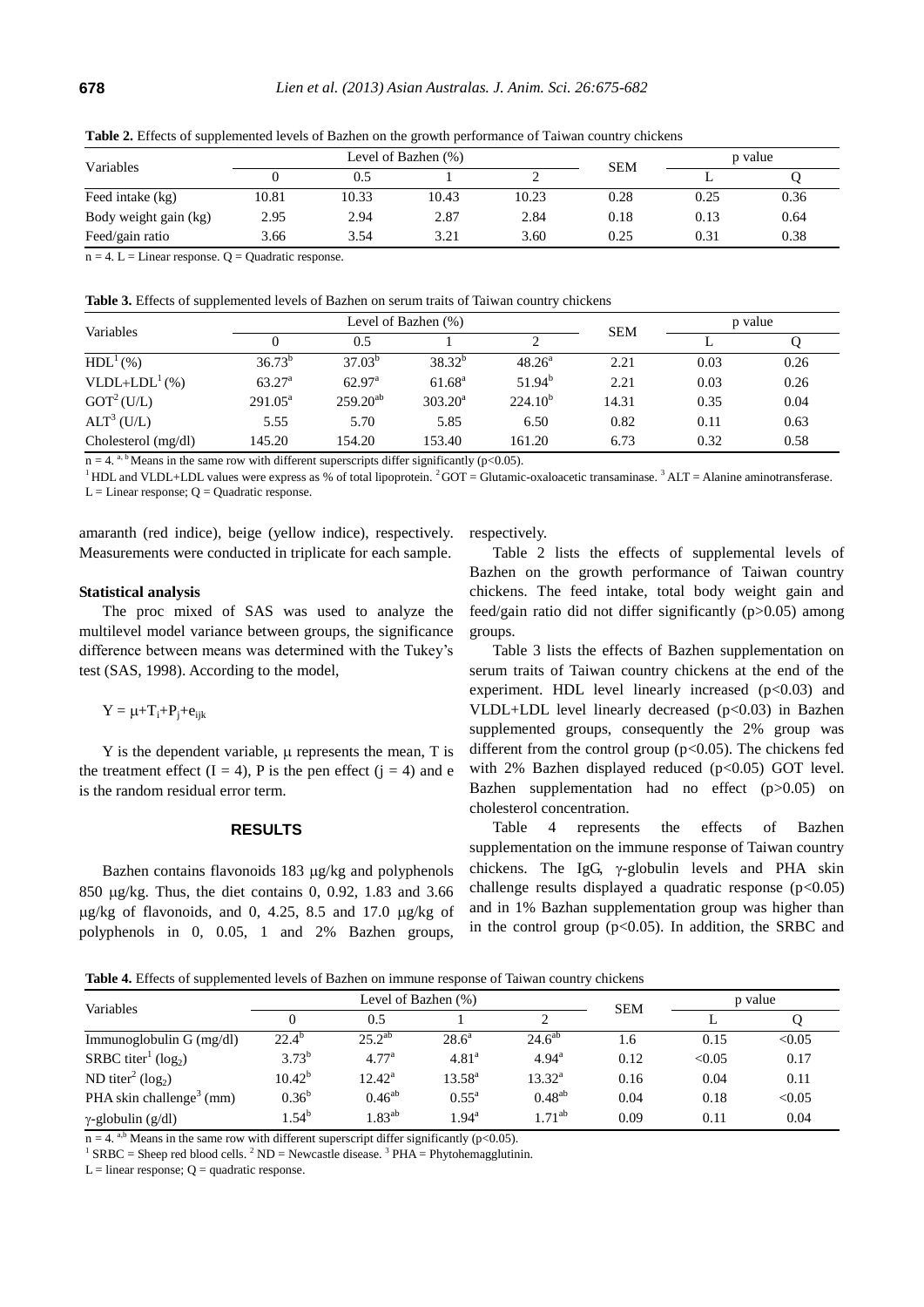**Table 5.** Effects of supplemented levels of Bazhen on the antioxidative activity related traits of Taiwan country chicken livers

| Variables                                   |                      | Level of Bazhen (%) |                 | <b>SEM</b>   | p value |        |      |
|---------------------------------------------|----------------------|---------------------|-----------------|--------------|---------|--------|------|
|                                             | 0.5<br>◠<br>$\Omega$ |                     |                 |              |         |        |      |
| Total glutathione (nmole/mg protein)        | $9.05^{\text{a}}$    | 7.87 <sup>a</sup>   | $5.81^{ab}$     | $2.70^{b}$   | 1.25    | 0.01   | 0.28 |
| Glutathione peroxidase (Unit/mg protein)    | 297.86               | 294.31              | 285.99          | 287.80       | 8.37    | 0.23   | 0.37 |
| Catalase (Unit/mg protein)                  | $5.51^\circ$         | $26.65^{b}$         | $55.14^{\circ}$ | $56.10^a$    | 9.34    | 0.03   | 0.21 |
| Superoxide dismutase (Unit/mg protein)      | 48.57                | 43.06               | 41.62           | 52.05        | 5.64    | 0.68   | 0.18 |
| Scavenging DPPH radical <sup>1</sup> $(\%)$ | 78.49 <sup>b</sup>   | $81.81^{ab}$        | $83.36^{\circ}$ | $83.79^{a}$  | 1.41    | 0.04   | 0.12 |
| TBARS <sup>2</sup> (nM/mg protein)          | 869.79 <sup>a</sup>  | $425.17^{b}$        | $440.80^{b}$    | $322.99^{b}$ | 19.92   | < 0.05 | 0.04 |

 $n = 4$ . a, b, c Means in the same row with different superscripts differ significantly (p<0.05).

 $1^1$  DPPH =  $\alpha$ - $\alpha$ -diphenyl- $\beta$ -picrylhydrazyl.  $2^1$  TBARS = Thiobarbituric acid-reactive substances.

 $L =$  Linear response;  $Q =$  Quadratic response.

ND titers in Bazhen supplemented groups were greater than in the control group  $(p<0.05)$  and showed a linear response  $(p<0.05)$ .

Table 5 displays the effects of Bazhen supplementation on the antioxidative activity related traits of Taiwan country chickens liver. Catalase activity was linearly elevated (p<0.03) in the Bazhen supplemented groups and higher than the control group  $(p<0.05)$ . The activities of glutathione peroxidase and superoxide dismutase were not significantly affected (p>0.05) by Bazhen supplementation. Compared to the control group, the level of scavenging DPPH radicals in 1 and 2% Bazhen supplemented groups were linearly increased ( $p<0.05$ ), and the TBARS levels in the Bazhen supplemented groups were linearly reduced ( $p<0.05$ ). Total glutathione was linearly reduced ( $p<0.01$ ) in Bazhen supplemented groups and in the 2% Bazhen supplemented group was different from the control group  $(p<0.05)$ .

Table 6 presents the effects of Bazhen supplementation on the breast muscle quality traits of Taiwan country chickens. Breast muscle in Bazhen supplemented groups had linear lower ( $p<0.05$ ) pH than in the control. The breast muscle in the Bazhen supplemented groups displayed a linear lower  $(p<0.05)$  TBA value than the control. The breast muscle in the 0.5 and 2% Bazhen groups had higher  $(p<0.05)$  Hunter L values than the control. The Hunter b value in the 0.5% Bazhen supplemented group was lower  $(p<0.05)$  than the control. Bazhen supplementation did not

influent (p>0.05) the Met MB and Hunter a values of breast muscle.

# **DISCUSSION**

Lipoprotein profile can affect coronary and heart health. The 2% Bazhen group had a higher HDL and lower VLDL+LDL ratio than the control, indicating that Bazhen may be good for maintaining coronary and heart health. The serum GOT in the 2% Bazhen supplemented groups were lower than in the control. This finding indicates that Bazhen helps maintains animal health.

The 1% Bazhen supplemented groups had an elevated  $\gamma$ globulin level. The level of  $\gamma$ -globulin is related to the antibody production capacity. The  $\gamma$ -globulins contain the immunoglobulins, including IgA, IgD, IgE and IgG. IgG is the major immunoglobulin with the 1% Bazhen supplemented group also having elevated IgG levels. Therefore, Bazhen supplementation may protect animal health.

Free radical and lipid peroxidation have been implicated in the deterioration of many physiological functions including growth, reproduction and immunity (Gladine et al., 2007), and might also be involved in several pathological conditions, such as atherosclerosis, cancer and chronic inflammation (Halliwell, 1994; Hollman and Katan, 1997).

Epidemiological reports have indicated that

**Table 6.** Effects of supplemented levels of Bazhen on breast muscle quality of Taiwan country chicken

| Variables               |                | Level of Bazhen (%) |                | <b>SEM</b>        | p value |        |      |
|-------------------------|----------------|---------------------|----------------|-------------------|---------|--------|------|
|                         |                | 0.5                 |                |                   |         |        |      |
| pH                      | $5.98^{\rm a}$ | $5.78^{b}$          | $5.73^{b}$     | $5.71^{b}$        | 0.03    | < 0.05 | 0.08 |
| $TBA1$ (meq/kg)         | $0.33^{a}$     | 0.06 <sup>b</sup>   | $0.05^{\rm b}$ | $0.05^{\rm b}$    | 0.03    | < 0.05 | 0.08 |
| MMB <sup>2</sup> (%)    | 47.55          | 48.27               | 51.56          | 50.56             | 2.14    | 0.63   | 0.71 |
| $L$ hunter <sup>3</sup> | $39.13^{b}$    | $41.90^{\rm a}$     | $41.07^{ab}$   | $42.20^{\rm a}$   | 0.62    | 0.13   | 0.04 |
| a hunter <sup>3</sup>   | 1.82           | 1.39                | 1.92           | 1.42              | 0.34    | 0.65   | 0.21 |
| $b$ hunter <sup>3</sup> | $3.98^{a}$     | $2.48^{b}$          | $3.44^{ab}$    | 4.17 <sup>a</sup> | 0.28    | 0.23   | 0.06 |

 $n = 4$ . a, b Means in the same row with different superscripts differ significantly (p<0.05).

<sup>1</sup> TBA = Thiobarbituric acid. <sup>2</sup> MMB = Metmyoglobin. <sup>3</sup> L = Light (brightness); a = Amaranth (red indice); b = beige (yellow indice).

 $L =$  Linear response;  $Q =$  Quadratic response.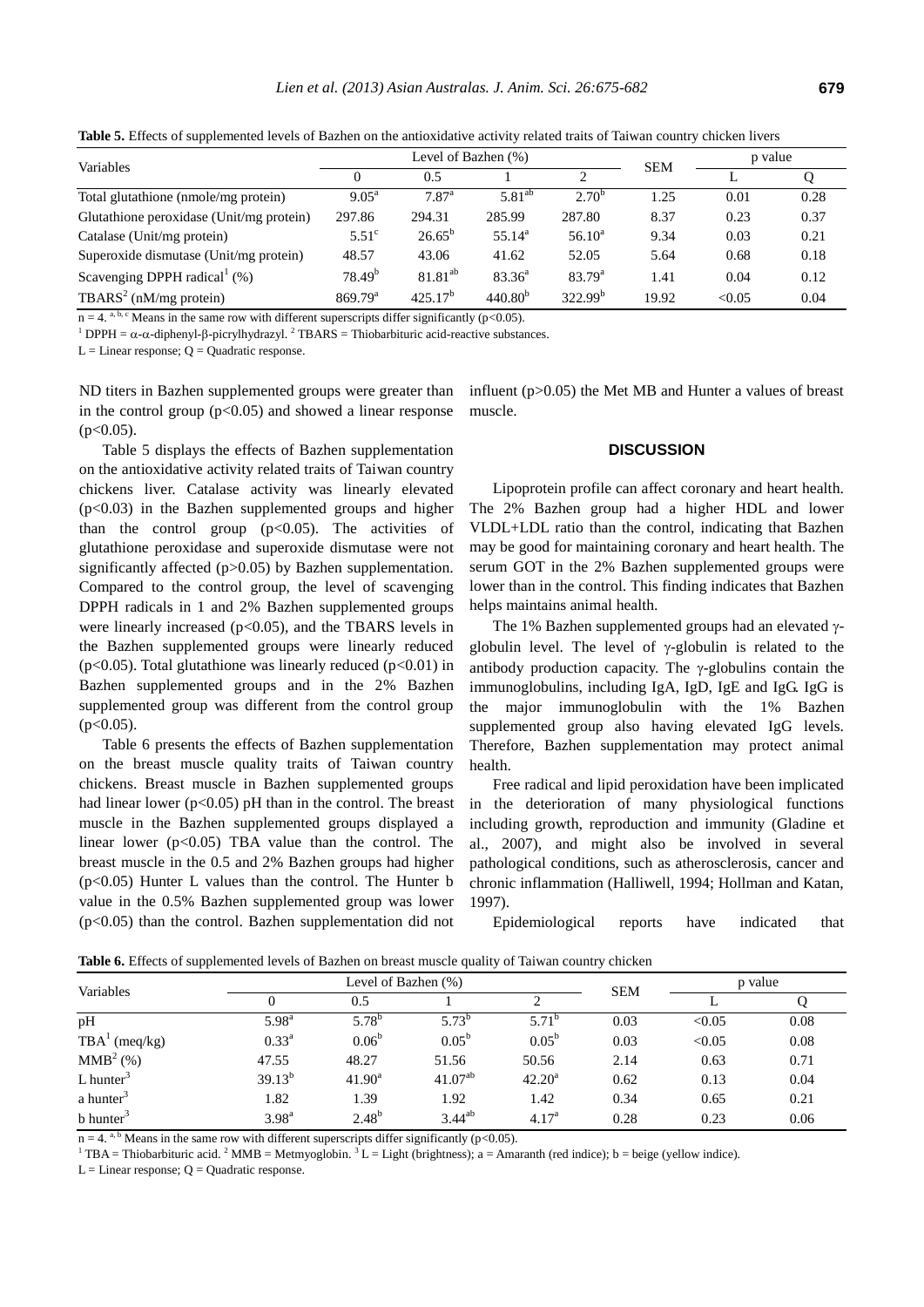consumption of foods rich in flavonoids is associated with a lower incidence of degenerative diseases. Flavonoids or polyphenols compounds are natural phytochemical antioxidants that possess anti-inflammatory, antiviral, antiproliferative, and anticarcinogenic properties (Park et al., 2000). Flavonoids and polyphenols are rich in OH groups, and are recognized as excellent antioxidants (Deng et al., 1996; Jeon et al., 2001), and well known for keeping both humans and animals healthy. Damre et al. (2003) reported that using herbal medicines rich in flavonoids resulted in a significant dose response in sheep erythrocyte-specific haemagglutination antibody titer, and both the cell-mediated and the humoral components of the immune system were positively affected. This is in agreement with the current study where Bazhen supplementation groups had better SRBC and ND titers and the 1% group had higher IgG, -globulin levels and PHA skin challenge results than the control group (Table 4).

Reports in the literature have indicated that polyphenol is the active ingredient in some of the traditional herbal medicines used for treatment of disorders related to oxidative stress and inflammation (Joyenx et al., 1990; Dehmlow and Groot, 1996; Kobuchi et al., 1997; Wadsworth and Koop, 1999). Alvarez et al. (2006) indicated that prematurely aging mice, with lowered immune function that received polyphenols significantly increased in phagocytosis, microbicidal activity and natural killer activity in response to lipopolysaccharide and IL-2 release. Liu et al. (2010b) indicated that Bazhen could promote the proliferation and activation of T lymphocytes and significantly increase the secretion of IFN-gamma and IL-2. A culture media of spleen cells, macrophage, lung and skeletal muscle treated with Bazhen had a stimulating effect on mouse hematopoietic cells (Chun et al., 2004) indicating that Bazhen promoted the proliferation of bone marrow cells in anemic mice. Lien et al. (2007) also demonstrated that supplemental Bazhen enhanced the immune response of pigs and was a potential substitute for the antibiotics used in weaned piglets' feed.

DPPH radical scavenging ability was higher in the 1 and 2% Bazhen supplemented groups than in the control. The DPPH radical scavenging measured the hydrogen donor capacity of antioxidation systems. Meanwhile, total glutathione in the 2% Bazhen group was also lower than in the control group. Glutathione (GSH) is the most important molecule that animals require to keep healthy and prevent disease. In antioxidation systems GSH acts as a hydrogen donor, which neutralizes the free radicals. GSH is also critical in helping immune and detoxification systems (Brody, 1994). Since the GSH level decreased in dose a response manner to Bazhen supplementation it appears that Bazhen was stimulating the action of glutathione in antioxidation systems as a hydrogen donor to scavenge radicals.

Catalase can remove the hydrogen peroxide radical (HOOH) by catalyzing two HOOH molecules to form two molecules of water and one molecule of  $O<sub>2</sub>$ . Experimental results showed that supplemental 1 and 2% Bazhen raised the catalase activity compared to the control. This means that Bazhen can increase scavenging of HOOH radicals. Superoxide dismutase (SOD) catalyzes the dismutation of superoxide into oxygen and hydrogen peroxide. Supplementation with Bazhen did not affect SOD activity in this study.

TBARS concentration was lower in the Bazhen supplemented groups than in the control. TBARS measures the products of lipid oxidation such as malondialdehyde (MDA). Bazhen appears to be able to prevent lipid oxidation of chicken liver, and thus Bazhen supplementation may benefit animal health.

Bazhen is abundant in flavonoids and polyphenols. Flavonoids contain 3 OH-groups which can supply H atoms to quench free radicals, thus making them strong antioxidant (Deng et al., 1996; Jeon et al., 2001). Therefore, Bazhen has antioxidant activity theoretically.

Tang et al. (2000; 2001) indicated that dietary supplementation of tea catechins which contains polyphenol compounds could effectively reduce the TBA value of chicken breast muscle. The present study also showed that breast muscle in the Bazhen supplemented groups had lower TBA value than the control.

Meat color and lipid stability are major factors limiting the quality and acceptability of meat products by consumers (Yang et al., 2002). Lipid oxidation results in free radical production, leading to the oxidation of meat pigments and generation of rancid odors and flavors. The breast muscle in the 0.5 and 2% Bazhen groups displayed higher Hunter L values than the control, which may also pertain to the antioxidant ability of Bazhen supplementation.

## **CONCLUSIONS**

The results of this study demonstrated that supplementing chicken diets with Bazhen has beneficial effects, including increased HDL, SRBC and ND titers, IgG, -globulin levels, PHA skin challenge result and decreased VLDL+LDL and GOT levels. Furthermore, it produced antioxidative effects in serum and carcass meat parameters, even though there were no effects on growth performances. From the results of this study, we suggest supplementing at a level of about 0.5 to 1% as being appropriate for broiler chickens.

## **REFERENCES**

Á lvarez, P., C. Alcvarado, M. Puerto, A. Schlumberger, L. Jiménez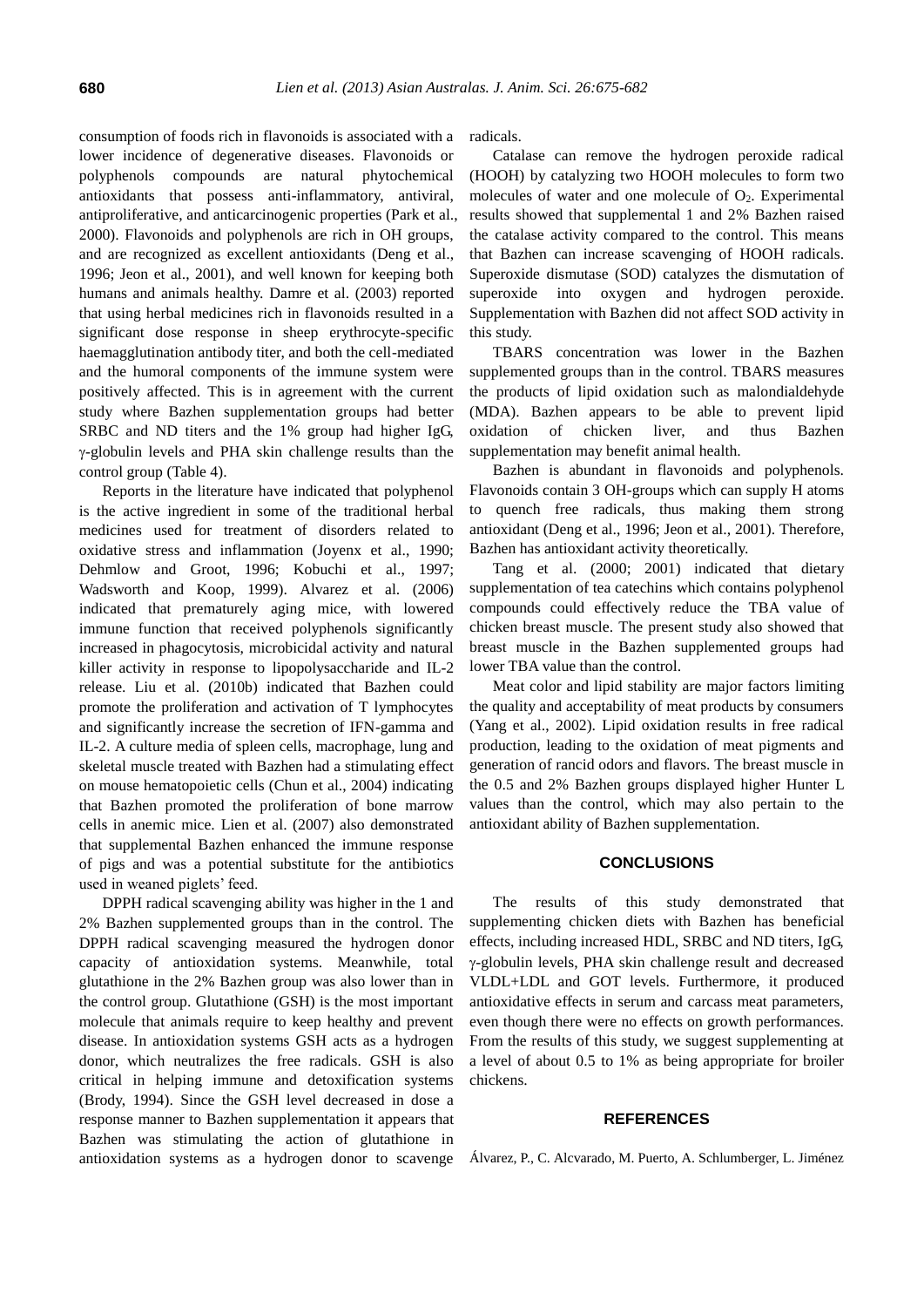and M. D. I. Fuente. 2006. Improvement of leukocyte functions in prematurely aging mice after five weeks of diet supplementation with polyphenol-rich cereals. Nutrition 22:913-921.

- Bhat, G. B., S. B. Tinsley, J. K. Tolson, J. M. Patel and E. R. Block. 1992. Hypoxia increases the susceptibility of pulmonary artery endothelial cells to hydrogen peroxide injury. J. Cell Physiol. 151:228-238.
- Brody, T. 1994. Nutritional Biochemistry. Academic Press, Inc. London. p. 597-608.
- Chen, D., S. S. Zhao and K. S. Leung. 2009. Improved quality assessment of proprietary Chinese medicines based on multichemical class fingerprinting. J. Sep. Sci. 32:2892-2902.
- [Chun, Z.,](http://www.ncbi.nlm.nih.gov/pubmed?term=%22Chun%20Z%22%5BAuthor%5D) X. [Luo,](http://www.ncbi.nlm.nih.gov/pubmed?term=%22Luo%20X%22%5BAuthor%5D) D. [Chen,](http://www.ncbi.nlm.nih.gov/pubmed?term=%22Chen%20D%22%5BAuthor%5D) M. [Yu,](http://www.ncbi.nlm.nih.gov/pubmed?term=%22Yu%20M%22%5BAuthor%5D) Y. [Cheng and](http://www.ncbi.nlm.nih.gov/pubmed?term=%22Cheng%20Y%22%5BAuthor%5D) Z. [Yang.](http://www.ncbi.nlm.nih.gov/pubmed?term=%22Yang%20Z%22%5BAuthor%5D) 2004. The influence of Bazhen decoction on hematopoietic modulator in anaemic mice. Sheng Wu Yi Xue Gong Cheng Xue Za Zhi. 21:727-731.
- Damre, A. S., A. B. Gokhale, A. S. Phadke, K. R. Kulkarni and M. N. Saraf. 2003. Studies on the immunomodulatory activity of flavonoidal fraction of Tephrosia purpurea. Fitoterapia. 74:257-261.
- Davis, L. and G. Kuttan. 2000. Immunomodulatory activity of *Withania somnifera*. J. Ethnopharmacol. 71:193-200.
- Dehmlow, C., J. Erhard and H. de Groot. 1996. Inhibition of Kupffer cell functions as an explanation for the hepatoprotective properties of silibinin. Hepatology 23:749- 754.
- Deng, W., X. Fang and J. Wu. 1996. Flavonoids function as antioxidants: by scavenging reactive oxygen species or by chelating iron. Radiat. Phys. Chem. 50:271-276.
- Ellerby, L. M. and D. E. Bredesen. 2000. Measurement of cellular oxidation, reactive oxygen species, and antioxidant enzymes during apotosis. Methods Enzymol. 322:413-421.
- Ergil, K. V. 1996. China's traditional medicine. In: Fundamentals of complementary and Alternative Medicine (Ed. M. S. Micozzi). Liveingstone, New York. USA. p. 185-223.
- Fraga, C. G., B. E. Leibovitz and A. L. Tappel. 1988. Lipid peroxidation measured as thiobarbituric acid-reactive substance in tissue slices: Characterization and comparison between homogenates and microsome. Free Radic. Biol. Med. 4:155-161.
- Gladine, C., C. Morand, E. Rock, D. Gruffat, D. Bauchart and D. Durand. 2007. The antioxidative effect of plant extracts rich in polyphenols differs between liver and muscle tissues in rats fed n-3 PUFA rich diet. Anim. Feed Sci. Technol. 139:257-272.
- Halliwell, B. 1994. Free radicals, antioxidants, and human disease: curiosity, cause, or consequence? Lancet 344:721-724.
- Hatano, T., R. Edamatsu, A. Mori, Y. Fujita, T. Yasuhara, T. Yoshida and T. Okuda. 1989. Effects of the interaction of tannins with co-existing substances. VI. Effects of tannins and related polyphenols on superoxide aniom radical, and on 1,1 diphenyl-pierylhydrazyl radical. Chem. Pharm. Bull. 37:2016- 2021.
- Hollman, P. C. and M. B. Katan. 1997. Absorption, metabolism and health effects of dietary flavonoids in man. Biomed. Pharmacother. 51:305-310.
- Jeon, S. M., S. H. Bok, M. K. Jang, M. K. Lee, K. T. Nam, Y. B. Park, S. J. Rhee and M. S. Choi. 2001. Antioxidative activity

of naringin and lovastatin in high cholesterol-fed rabbits. Life Sci. 69:2855-2866.

- Joyenx, M., A. Rolland, J. Fleurentin, F. Mortier and P. Dorfman. 1990. *Tert*-butyl hydroperoxide-induced injury in isolated rat hepatocytes: A model for studying anti-hepatotoxic crude drugs. Planta. Med. 56:171-174.
- Kannan, G., B. Kouakou and S. Gelaye. 2001. Color changes reflecting myoglobin and lipid oxidation in chevon cuts during refrigerated display. Small Rumin. Res. 42:67-74.
- Kegley, E. B. and J. W. Spears. 1995. Immune response, glucose metabolism, and performance of stressed feeder calves fed inorganic or organic chromium. J. Anim. Sci.73:2721-2726.
- Kobuchi, H. M., T. Droy-Lefaix, Y. Christen and L. Packer. 1997. *Ginkgo biloba* extract (EGb 761): Inhibitory effect on nitric oxide production in the macrophage cell line RAW264. 7. Biochem. Pharmacol. 53:897-903.
- Kong, X., Y. Hu, R. Rui, D. Wang and X. Li. 2004. Effects of Chinese herbal medicinal ingredients on peripheral lymphocyte proliferation and serum antibody titer after vaccination in chicken. Int. Immunopharmcol. 4:975-982.
- Kuttan, G. and R. Kuttan. 1992. Immunomodulatiry activity of a peptide isolated from *Viscum album* extract. Immunol. Invest. 21:285-296.
- Leslie, H. and C. H. Frank. 1989. Practical Immunology. 3rd Ed. Blackwell Scientific, London. p. 23.
- Li, W., J. Bai, M. Wang and Y. Ji. 2012. Identification of the chemical constituents of bazhen decoction in rat feces by high performance liquid chromatography electro spray ionization mass spectrometry (HPLC/ESI/MS). J. Med. Plant Res. 6:2601-2605.
- [Liao, H. F.](http://www.ncbi.nlm.nih.gov/pubmed?term=%22Liao%20HF%22%5BAuthor%5D), M. C. [Lu, H](http://www.ncbi.nlm.nih.gov/pubmed?term=%22Lu%20MC%22%5BAuthor%5D). C. [Chang, C](http://www.ncbi.nlm.nih.gov/pubmed?term=%22Chang%20HC%22%5BAuthor%5D). C. [Wei, C](http://www.ncbi.nlm.nih.gov/pubmed?term=%22Wei%20CC%22%5BAuthor%5D). H. [Kao, Z. H.](http://www.ncbi.nlm.nih.gov/pubmed?term=%22Kao%20CH%22%5BAuthor%5D), [Chen, C](http://www.ncbi.nlm.nih.gov/pubmed?term=%22Chen%20ZH%22%5BAuthor%5D). C. [Huang and C.](http://www.ncbi.nlm.nih.gov/pubmed?term=%22Huang%20CC%22%5BAuthor%5D) [Li.](http://www.ncbi.nlm.nih.gov/pubmed?term=%22Li%20C%22%5BAuthor%5D) 2010. Effects of herbal medicinal formulas on suppressing viral replication and modulating immune responses. Am. J. Clin. Med. 38:173-190.
- Lien, T. F., Y. M. Horng and C. P. Wu. 2007. Feasibility of replacing antibiotics feed promoters with the Chinese traditional herbal medicine Bazhen in weaned pigs. Livest. Sci. 107:97-102.
- Lin, K. J., T. F. Tseng, C. K. Chou and S. L. Huang. 2003. Antioxidant effect of Chinese herbal medicines (Bazhen powder) used in the formulation on Chinese-style semi-dry sausage. J. Biomass Energy Soc. China 21:47-56.
- Liu, F. X., S. Sun and Z. Z. Cui. 2010a. Analysis of immunogical enhancement of immunosuppression chickens by Chinese herbal extracts. J. Ethnopharmacol. 127:251-256.
- [Liu, X](http://www.ncbi.nlm.nih.gov/pubmed?term=%22Liu%20X%22%5BAuthor%5D)., X. [Wang,](http://www.ncbi.nlm.nih.gov/pubmed?term=%22Wang%20X%22%5BAuthor%5D) Z. [Li,](http://www.ncbi.nlm.nih.gov/pubmed?term=%22Li%20Z%22%5BAuthor%5D) Y. [Chen](http://www.ncbi.nlm.nih.gov/pubmed?term=%22Chen%20Y%22%5BAuthor%5D) and J. [Chen.](http://www.ncbi.nlm.nih.gov/pubmed?term=%22Chen%20J%22%5BAuthor%5D) 2010b. *In vitro* study for detecting the effects of Bazhen decoction on proliferation and activation of T lymphocytes. Sheng Wu Yi Xue Gong Cheng Xue Za Zhi. 27:855-858.
- Lowry, O. H., N. J. Rosebrough, A. L. Farr and R. J. Randall. 1951. Protein measurement with Folin-phenol reagent. J. Biolog. Chem. 193:265-275.
- Ockerman, H. W. 1974. Quality control of post-mortem muscle tissue. 9th ed., Animal Science Dept. The Ohio State University. Columbus, OH. USA. p. 91.
- Park, Y. C., G. Rimbach, C. Saliou, G. Valacchi and I. Packer. 2000. Activity of monomeric, dimeric, and trimeric flavonoids on NO production, TNF- $\alpha$  secretion, and NF- $\kappa$ B-dependent gene